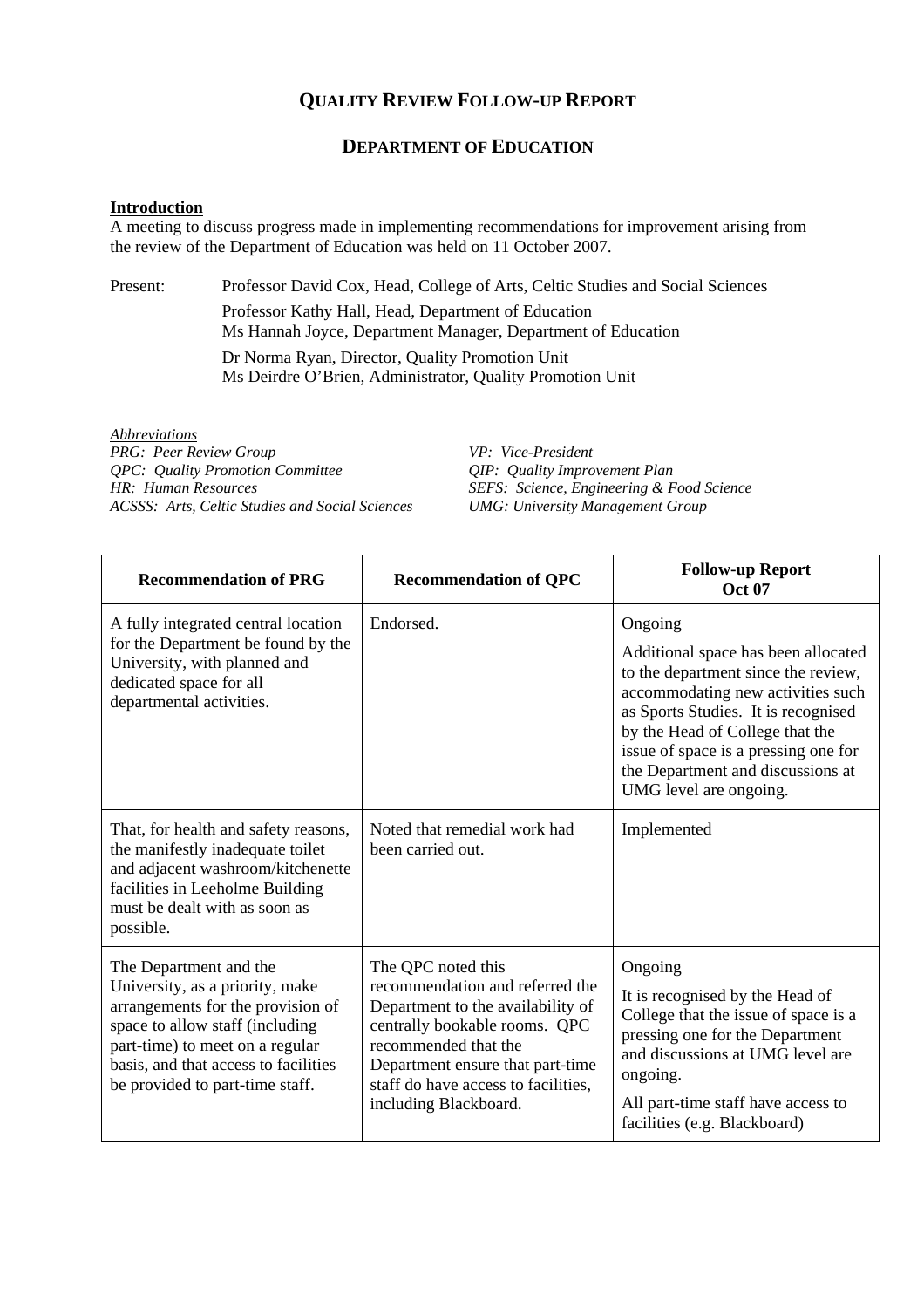| <b>Recommendation of PRG</b>                                                                               | <b>Recommendation of QPC</b>                                                                                                                                                                                                                                                                                                                                                                                                                                                                  | <b>Follow-up Report</b><br><b>Oct 07</b>                                                                                                                                                                                                                                                                                                                                                                                                                      |
|------------------------------------------------------------------------------------------------------------|-----------------------------------------------------------------------------------------------------------------------------------------------------------------------------------------------------------------------------------------------------------------------------------------------------------------------------------------------------------------------------------------------------------------------------------------------------------------------------------------------|---------------------------------------------------------------------------------------------------------------------------------------------------------------------------------------------------------------------------------------------------------------------------------------------------------------------------------------------------------------------------------------------------------------------------------------------------------------|
| The Department and the University<br>consider the development of a<br>Science Education Centre.            | QPC considered that this<br>recommendation is really an issue<br>for the College of SEFS and is<br>linked to the science promotion<br>activities of SEFS, along with<br>proposals for action in this area<br>by UCC, CIT and the Crawford.<br>The QPC recommended that the<br>Head of Department liaise with<br>the Head of the College of SEFS<br>to consider possible actions.                                                                                                              | Ongoing<br>The Department will discuss the<br>recommendation further in the<br>context of 'schoolification' and also<br>as they develop their Strategic Plan.<br>Dr. Declan Kennedy has been<br>advancing provision for science<br>education over the past year,<br>continuing to develop a range of<br>Science Education initiatives. There<br>is a pressing need for access to a<br>suitable science laboratory which<br>Dr. Kennedy is currently pursuing. |
| An inventory and upgrading of the<br>resources in the Education<br>Resource Centre be undertaken.          | Endorsed.<br>QPC requested that proposals for<br>implementing this<br>recommendation be included in<br>the QIP and that action is taken as<br>soon as possible. The QPC also<br>noted that, in principle, as much<br>of the resource as possible should<br>be housed in the UCC Library<br>and thus available to all staff and<br>students of the University. The<br>Department should include in<br>their report a justification for<br>holding a resource separate from<br>the UCC Library. | Implemented<br>It was noted that the Resource<br>Room is used to keep materials<br>inappropriate for the Library and<br>that all resources possible are kept<br>in the Library. There are plans to<br>organise the space available to<br>provide a preparation area for<br>students.<br>The resource room is managed by a<br>part-time administrator.                                                                                                         |
| The Department develop a<br>strategic plan for the next five<br>years as a matter of immediate<br>urgency. | Endorsed.<br>QPC noted that the University<br>Strategic Framework is presently<br>being considered by all Colleges.<br>The Departmental plan should be<br>in line with the University one.<br>The QPC also noted that there are<br>difficulties in finalising the plan<br>until the appointment process for<br>the Professor of Education is<br>complete.                                                                                                                                     | Ongoing<br>The Strategic Plan is currently<br>being drafted by the new Head of<br>Department in collaboration with<br>the staff of the department. It is<br>awaiting the finalisation of the<br>College of ACSSS Strategic Plan<br>before completion.                                                                                                                                                                                                         |
| The Department should review all<br>its academic programmes as a<br>matter of priority.                    | Strongly endorsed.<br>The QPC considered this to be a<br>matter of urgency and requested<br>that the outcome of the review<br>inform the QIP.                                                                                                                                                                                                                                                                                                                                                 | Implemented<br>The Department has been<br>systematically reviewing its<br>provision. All postgraduate courses<br>have now been modularised.<br>Academic programmes continue to<br>be monitored and amended in light<br>of evidence from staff, students and<br>research on successful practice.                                                                                                                                                               |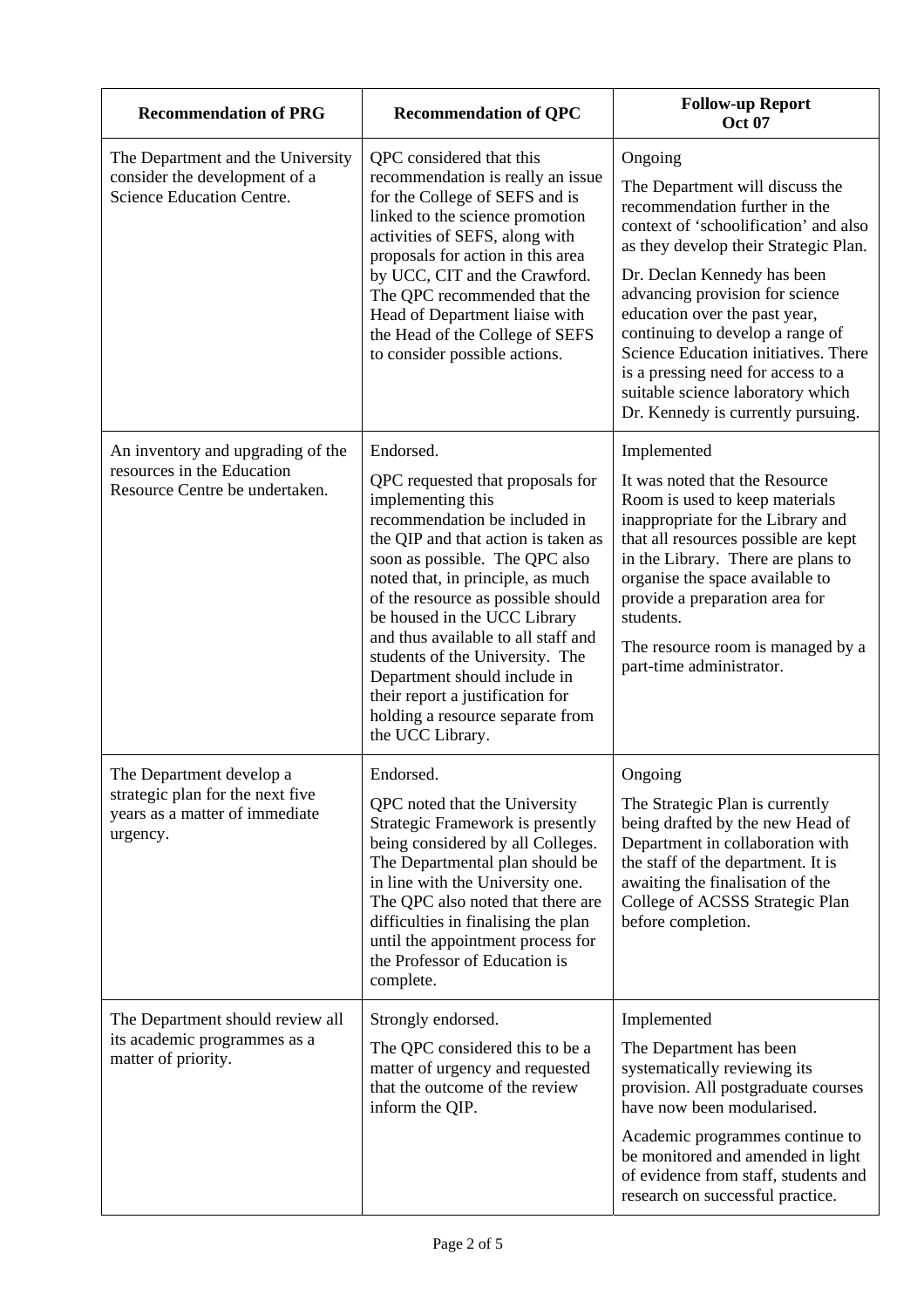| <b>Recommendation of PRG</b>                                                                                                                                                                      | <b>Recommendation of QPC</b>                                                                                                                                                                                                                                                                                                                                                                                                                                                                                                                                                                                            | <b>Follow-up Report</b><br><b>Oct 07</b>                                                                                                                                                                                                                                                                                                                          |
|---------------------------------------------------------------------------------------------------------------------------------------------------------------------------------------------------|-------------------------------------------------------------------------------------------------------------------------------------------------------------------------------------------------------------------------------------------------------------------------------------------------------------------------------------------------------------------------------------------------------------------------------------------------------------------------------------------------------------------------------------------------------------------------------------------------------------------------|-------------------------------------------------------------------------------------------------------------------------------------------------------------------------------------------------------------------------------------------------------------------------------------------------------------------------------------------------------------------|
| The Department and the University<br>give immediate attention to<br>succession planning in the<br>Department of Education.                                                                        | Endorsed.<br>QPC noted that approval for the<br>appointment of the replacement<br>of the Professor of Education is<br>already underway.<br>The QPC also noted that the<br>response of the Department did<br>not appear relevant to the<br>recommendation (a policy has<br>been implemented to ensure that<br>junior/middle staff members are<br>installed in management<br><i>positions</i> ). The QPC welcomed<br>the approach to inclusion of all<br>staff in management and would<br>encourage the Department to<br>develop appropriate committee<br>structures to enable a sharing of<br>the administrative burden. | Ongoing<br>The new Head of the Department,<br>Professor Kathy Hall, has taken up<br>position. The Department is aware<br>of the need for succession planning<br>in the light of upcoming retirements<br>and will liaise with Human<br>Resources and the Head of College<br>on this issue.                                                                         |
| The Department improve their<br>communications with their<br>students and consider the wider use<br>of available technologies and their<br>associated methodologies for<br>teaching and learning. | Strongly endorsed.<br>QPC requested that the QIP<br>contain specific details on the<br>implementation of this<br>recommendation, including<br>provision of appropriate training<br>for staff as necessary.                                                                                                                                                                                                                                                                                                                                                                                                              | Implemented and ongoing<br>Blackboard is now widely used and<br>is accessible to all students and staff<br>members.                                                                                                                                                                                                                                               |
| A review of the roles and<br>employment arrangements for part-<br>time staff in the Department of<br>Education be undertaken.                                                                     | Strongly endorsed.<br>QPC recommended that the<br>Department engage with the<br>Department of HR and the Head<br>of College of ACSSS.                                                                                                                                                                                                                                                                                                                                                                                                                                                                                   | Not implemented<br>The issue of parity of remuneration<br>with staff in other Higher Education<br>Institutes in Ireland for part time<br>staff has not been resolved and is a<br>matter of urgent concern for the<br>department. The Department will<br>provide evidence to HR of the<br>disparity between remuneration<br>rates in UCC and UCD in<br>particular. |
| The University consider the<br>administrative requirements that<br>should be put in place to support<br>interdisciplinary degrees, including<br>regulations and examining<br>processes.           | Endorsed.<br>QPC recommended that this<br>recommendation be referred to<br>the Registrar for consideration<br>and action                                                                                                                                                                                                                                                                                                                                                                                                                                                                                                | Ongoing<br><b>Budgets for Early Childhood</b><br>Studies have been devolved to<br>course level. The Head of College<br>has referred the resourcing issue to<br>the Registrar and Bursar.                                                                                                                                                                          |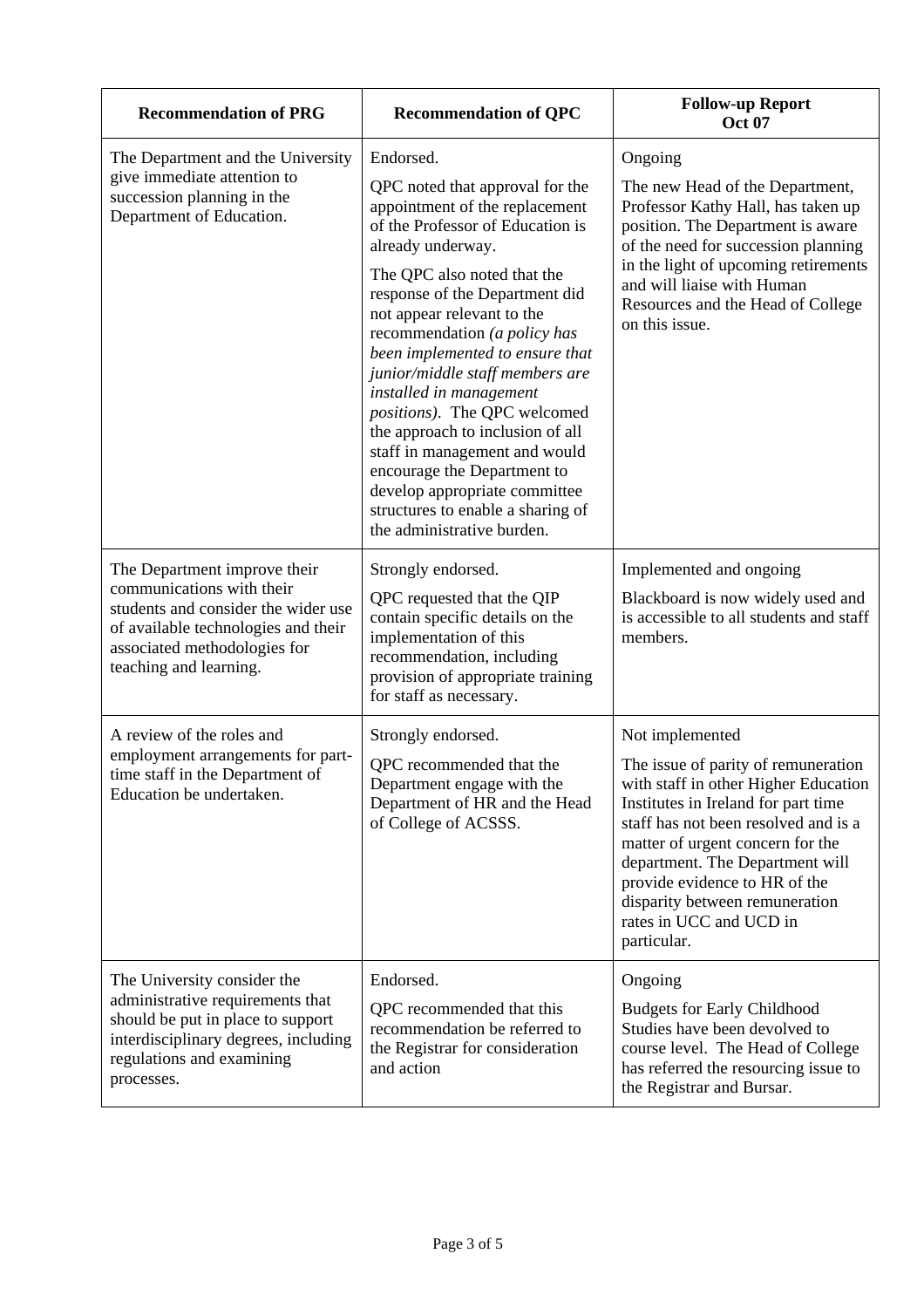| <b>Recommendation of PRG</b>                                                                                                                                                                                                                                                               | <b>Recommendation of QPC</b>                                                                                                                                                                                                                                                                              | <b>Follow-up Report</b><br><b>Oct 07</b>                                                                                                                                                    |
|--------------------------------------------------------------------------------------------------------------------------------------------------------------------------------------------------------------------------------------------------------------------------------------------|-----------------------------------------------------------------------------------------------------------------------------------------------------------------------------------------------------------------------------------------------------------------------------------------------------------|---------------------------------------------------------------------------------------------------------------------------------------------------------------------------------------------|
| The University review the<br>provision of programmes such as<br>the Postgraduate Certificate and<br>Postgraduate Diploma in Teaching<br>and Learning in Higher Education<br>with respect to overall<br>management structure and<br>location, as well as staffing and<br>resourcing issues. | QPC noted that the University has<br>already taken action in this regard<br>and has put in place supports for<br>these programmes. Ongoing<br>discussions will be taking place in<br>regard to the necessary supports<br>for such programmes.                                                             | Implemented<br>The University has funded<br>secondments to support these<br>programmes.                                                                                                     |
| The Department seek to develop<br>and agree a distinctive focus for<br>the research of the Department and<br>use the specific expertise available<br>within UCC in the preparation and<br>the making of formal grant<br>applications.                                                      | Strongly endorsed.<br>QPC recommended that the<br>Department seek to avail of the<br>expertise of the Office of the VP<br>for Research Policy & Support.                                                                                                                                                  | Ongoing<br>The Department has a Research<br>Committee and the process of<br>determining a distinctive focus for<br>their research is ongoing. A<br>Research Strategy is being<br>developed. |
| Each staff member ensure that the<br>information recorded on the<br>research database, RIS, is accurate<br>and comprehensive.                                                                                                                                                              | Strongly endorsed.<br>Confirmation that all staff have<br>complied must be provided in the<br>QIP.                                                                                                                                                                                                        | Ongoing<br>The majority of staff members now<br>have their research information<br>recorded in RIS.                                                                                         |
| The Department actively pursue all<br>opportunities for the support and<br>development of a postgraduate<br>induction and development<br>programme for all research<br>students, in particular PhD<br>students.                                                                            | Strongly endorsed.<br>The QPC noted that the call for<br>applications under the President's<br>Scholarships for postgraduates in<br>the Humanities and Social<br>Sciences has been made with a<br>closing date of 6 <sup>th</sup> June and would<br>welcome applications from staff<br>of the Department. | Implemented and ongoing<br>The Department's Graduate Studies<br>Committee continues to address this<br>recommendation.                                                                      |
| Staff should avail of opportunities<br>to serve on University and College<br>committees and be encouraged to<br>participate in College/University<br>activities, where possible.                                                                                                           | Strongly endorsed.                                                                                                                                                                                                                                                                                        | Implemented<br>The Department is now well<br>represented on University and<br>College committees.                                                                                           |
| The Department should encourage<br>co-supervision of PhD students as<br>an aspect of staff development.                                                                                                                                                                                    | Endorsed.                                                                                                                                                                                                                                                                                                 | Implemented<br>This recommendation is the<br>proposed policy of the Department<br>for all new research students from<br>October 2007.                                                       |
| Staff who are in process of<br>completing their studies for a PhD<br>be fully supported by the<br>Department and the University.                                                                                                                                                           | Strongly endorsed.<br>Welcomed response of<br>Department. (This has always<br>been the policy of this<br>Department and it will continue<br>to be so).                                                                                                                                                    | Ongoing                                                                                                                                                                                     |